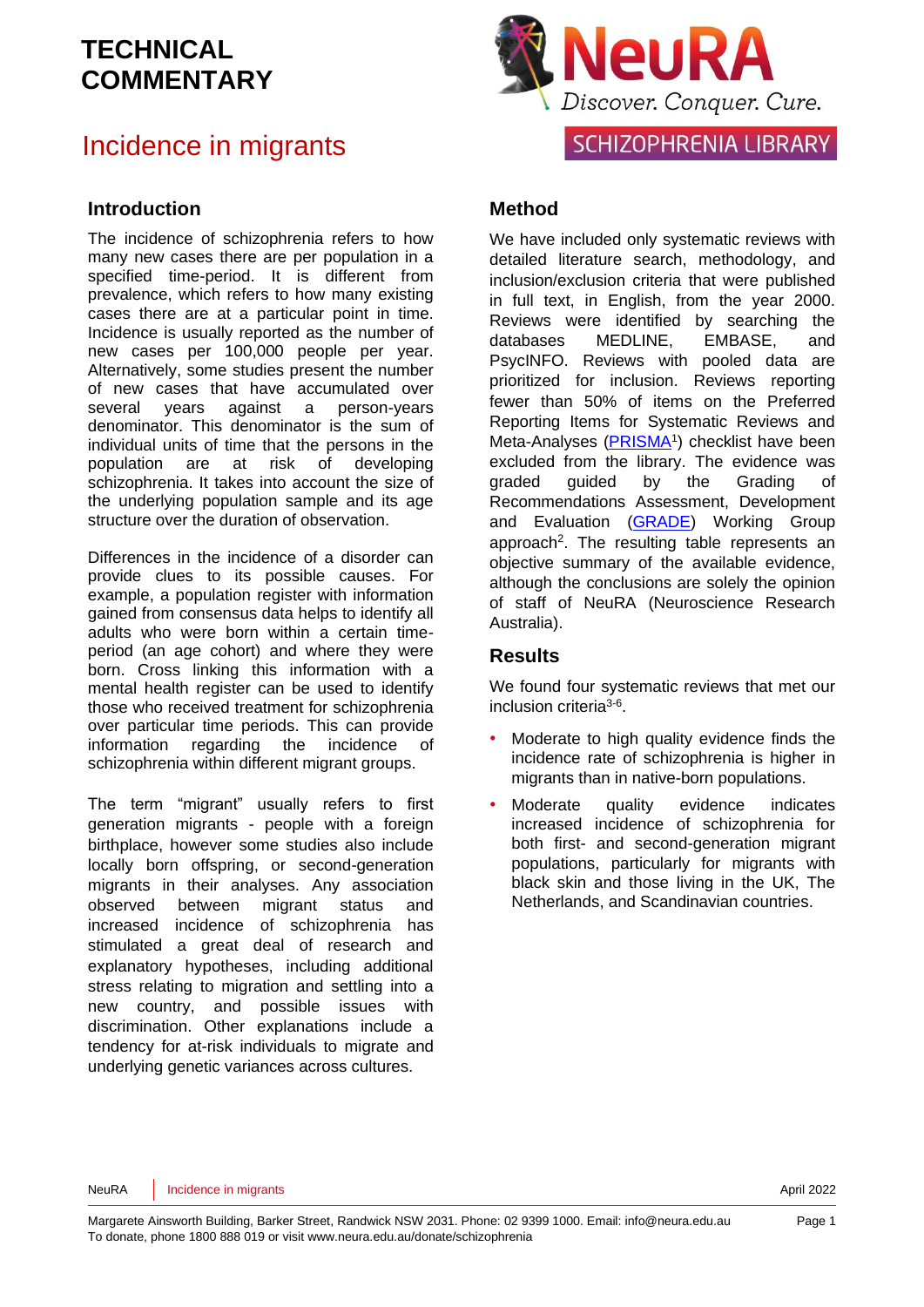# Incidence in migrants



| Bourque F, van der Ven E, Malla A                                                                                                      |                                                                                                                                                                                                                                                                                                                                                            |  |
|----------------------------------------------------------------------------------------------------------------------------------------|------------------------------------------------------------------------------------------------------------------------------------------------------------------------------------------------------------------------------------------------------------------------------------------------------------------------------------------------------------|--|
| A meta-analysis of the risk for psychotic disorders among first- and<br>second-generation immigrants                                   |                                                                                                                                                                                                                                                                                                                                                            |  |
| Psychological Medicine 2010; 21: 1-14                                                                                                  |                                                                                                                                                                                                                                                                                                                                                            |  |
| <b>View review abstract online</b>                                                                                                     |                                                                                                                                                                                                                                                                                                                                                            |  |
| Comparison                                                                                                                             | Incidence in first- and second-generation migrants vs. native born<br>populations.                                                                                                                                                                                                                                                                         |  |
| <b>Summary of evidence</b>                                                                                                             | Moderate quality evidence (large samples, mostly direct,<br>imprecise, inconsistent across and within subgroups) indicates<br>increased incidence of schizophrenia for both first- and second-<br>generation migrant populations, particularly for migrants with<br>black skin and those living in the UK, The Netherlands, and<br>Scandinavian countries. |  |
|                                                                                                                                        | <b>First-generation migrants</b>                                                                                                                                                                                                                                                                                                                           |  |
|                                                                                                                                        | Significant increased incidence of schizophrenia in first-generation migrants:                                                                                                                                                                                                                                                                             |  |
|                                                                                                                                        | 19 population level studies, $N = 5508$ , incidence rate ratio = 2.3, $95\%$ CI = 2.0 to 2.7,                                                                                                                                                                                                                                                              |  |
| $Q_W$ = 1071, $I^2$ = 94.4%, $p < 0.01$                                                                                                |                                                                                                                                                                                                                                                                                                                                                            |  |
| Subgroup analysis showed no differences in risk between male and female first-generation<br>migrants:                                  |                                                                                                                                                                                                                                                                                                                                                            |  |
|                                                                                                                                        | Males; incidence rate ratio = $2.1$ , $95\%$ CI = 1.7 to 2.6                                                                                                                                                                                                                                                                                               |  |
|                                                                                                                                        | $Q_W = 654.2$ , $I^2 = 94.8\%$ , $p < 0.01$                                                                                                                                                                                                                                                                                                                |  |
|                                                                                                                                        | Females; incidence rate ratio = $2.4$ , $95\%$ CI = $1.9$ to $2.9$                                                                                                                                                                                                                                                                                         |  |
|                                                                                                                                        | $Q_W$ = 398.8, $I^2$ = 91.5%, $p < 0.01$                                                                                                                                                                                                                                                                                                                   |  |
| $Q_B = 0.49$ , NS                                                                                                                      |                                                                                                                                                                                                                                                                                                                                                            |  |
| Subgroup analysis showed risk is highest for first-generation migrants where black skin is the<br>majority in their country of origin: |                                                                                                                                                                                                                                                                                                                                                            |  |
| Black; incidence rate ratio = 4.0, $95\%$ Cl = 3.4 to 4.6                                                                              |                                                                                                                                                                                                                                                                                                                                                            |  |
|                                                                                                                                        | $Q_W = 80.8$ , $I^2 = 79\%$ , $p < 0.01$                                                                                                                                                                                                                                                                                                                   |  |
| Other; incidence rate ratio = $2.0$ , $95\%$ CI = 1.6 to 2.5                                                                           |                                                                                                                                                                                                                                                                                                                                                            |  |
| $Q_W = 97.8$ , $I^2 = 84.7\%$ , $p < 0.01$                                                                                             |                                                                                                                                                                                                                                                                                                                                                            |  |
| White; incidence rate ratio = $1.8$ , $95\%$ Cl = $1.6$ to 2.1                                                                         |                                                                                                                                                                                                                                                                                                                                                            |  |
| $Q_W$ = 175.4, $I^2$ = 89.7%, $p < 0.01$                                                                                               |                                                                                                                                                                                                                                                                                                                                                            |  |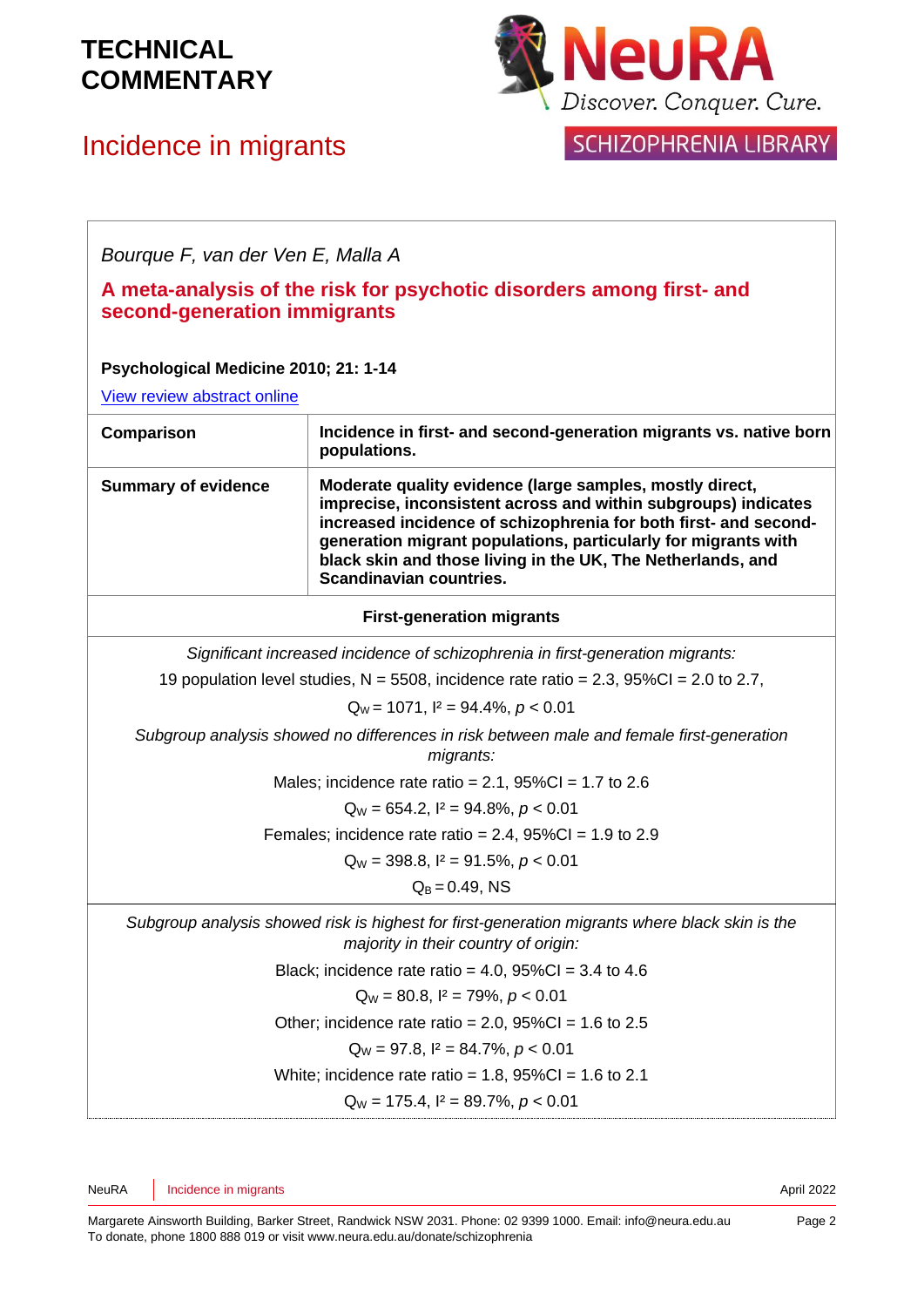# Incidence in migrants



| $Q_B = 57.2, p < 0.01$                                                                                                                |
|---------------------------------------------------------------------------------------------------------------------------------------|
| Subgroup analysis showed risk is highest for first-generation migrants from black African and black<br>Caribbean ethno-racial groups: |
| White; incidence rate ratio = $1.8$ , $95\%$ Cl = $1.6$ to 2.1                                                                        |
| $Q_W$ = 175.4, $I^2$ = 89.7%, $p < 0.01$                                                                                              |
| Black Caribbean; incidence rate ratio = $3.9,95\%$ CI = $3.4$ to $4.6$                                                                |
| $Q_W = 42.6$ , $I^2 = 74.2\%$ , $p < 0.01$                                                                                            |
| Black African; incidence rate ratio = $4.3$ , $95\%$ Cl = $2.8$ to 6.8                                                                |
| $Q_W = 38.1$ , $I^2 = 86.9\%$ , $p < 0.01$                                                                                            |
| Asian; incidence rate ratio = 1.7, $95\%$ CI = 1.3 to 2.3                                                                             |
| $Q_W = 32.2$ , $I^2 = 81.4\%$ , $p < 0.01$                                                                                            |
| Middle East; incidence rate ratio = $2.3$ , $95\%$ Cl = 1.4 to 4.0                                                                    |
| $Q_W = 31.9$ , $I^2 = 87.5\%$ , $p < 0.01$                                                                                            |
| $Q_B = 61.8, p < 0.01$                                                                                                                |
| Subgroup analysis showed risk is highest for first-generation migrants living in the UK, The<br>Netherlands and Scandinavia:          |
| Israel; incidence rate ratio = $1.5$ , $95\%$ Cl = $1.1$ to 2.1                                                                       |
| $Q_W = 12.5$ , $I^2 = 51.9\%$ , NS (trend)                                                                                            |
| The Netherlands; incidence rate ratio = $2.5$ , $95\%$ Cl = $2.0$ to 3.2                                                              |
| $Q_W = 61.2$ , $I^2 = 85.3\%$ , $p < 0.01$                                                                                            |
| Scandinavia; incidence rate ratio = $2.3$ , $95\%$ CI = 1.9 to 2.7                                                                    |
| $Q_W$ = 185.0, $I^2$ = 92.4%, $p < 0.01$                                                                                              |
| UK; incidence rate ratio = 2.8, $95\%$ CI = 2.2 to 3.5                                                                                |
| $Q_W = 237.2$ , $I^2 = 93\%$ , $p < 0.01$                                                                                             |
| $Q_B = 9.5, p < 0.05$                                                                                                                 |
| Subgroup analysis showed no significant difference in risk based on study setting:                                                    |
| Mixed urban/rural study setting; incidence rate ratio = 2.2, $95\%CI = 1.9$ to 2.6                                                    |
| $Q_W = 848.0$ , $I^2 = 95.4\%$ , $p < 0.01$                                                                                           |
| Urban study setting; incidence rate ratio = 2.7, $95\%CI = 2.0$ to 3.6                                                                |
| $Q_W$ = 179.1, $I^2$ = 88.8%, $p < 0.01$                                                                                              |
| $Q_B = 1.4$ , NS                                                                                                                      |
|                                                                                                                                       |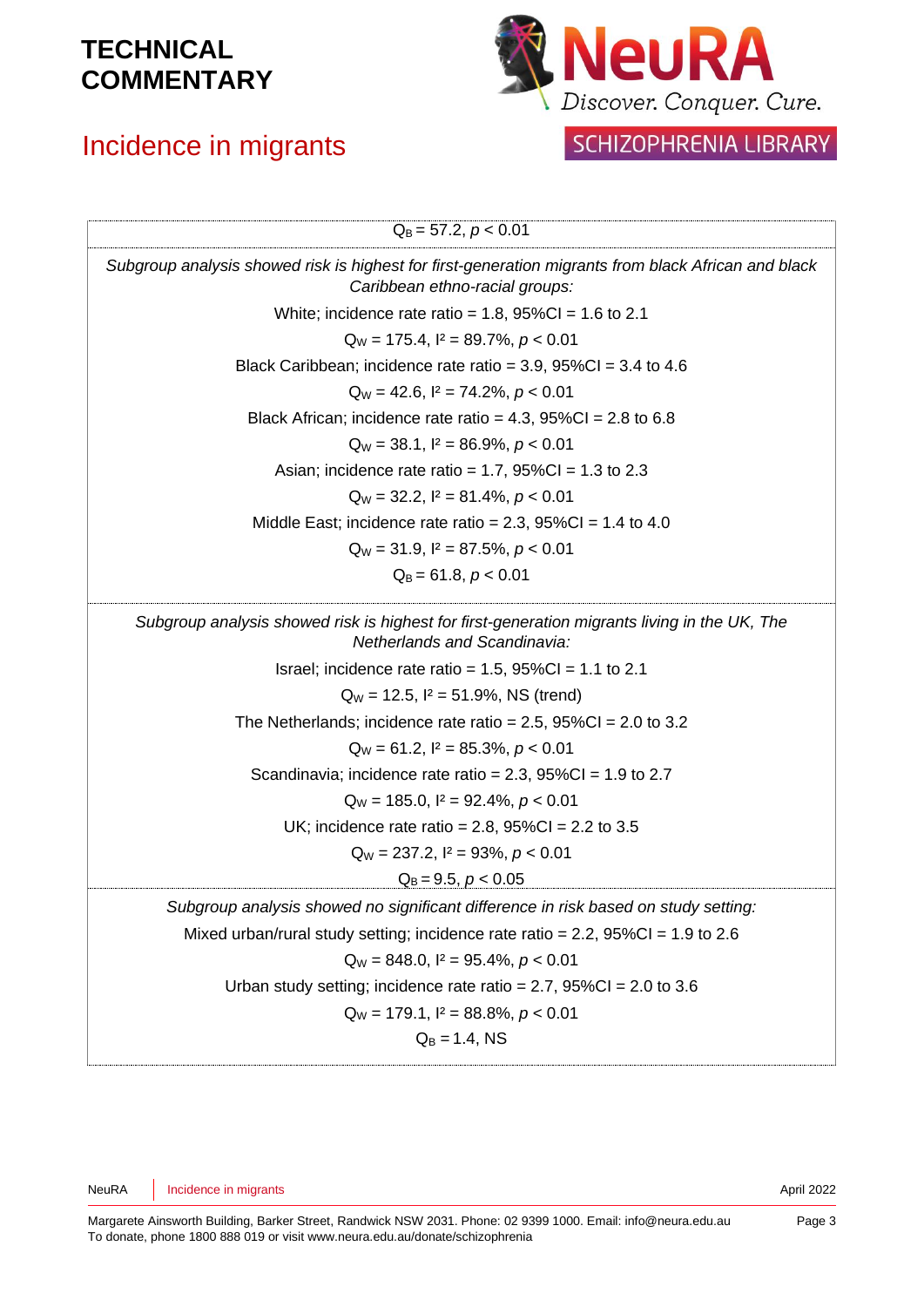# Incidence in migrants



### **SCHIZOPHRENIA LIBRARY**

*Subgroup analysis showed no significant differences between studies with different sample acquisition methods:*  First admission; incidence rate ratio =  $2.2$ ,  $95\%$ CI =  $1.9$  to  $2.6$ Q<sup>W</sup> = 961.2, I² = 95.5%, *p* < 0.01 First contact; incidence rate ratio =  $2.9$ ,  $95\%$ CI =  $2.1$  to  $4.0$ Q<sup>W</sup> = 103.56, I² = 84.5%, *p* < 0.01  $Q_B = 2.2$ , NS *Subgroup analysis showed no significant difference in risk based on diagnostic tool:* DSM-IV; incidence rate ratio =  $2.0$ ,  $95\%$ CI =  $1.5$  to  $2.5$ Q<sup>W</sup> = 20.4, I² = 65.7%, *p* < 0.01 ICD; incidence rate ratio =  $2.2$ ,  $95\%$ CI =  $1.9$  to  $2.7$ Q<sup>W</sup> = 570.2, I² = 94.6%, *p* < 0.01 Non-standardised; incidence rate ratio =  $2.7$ ,  $95\%$ CI =  $2.1$  to  $3.5$ Q<sup>W</sup> = 444.4, I² = 95.5%, *p* < 0.01  $Q_B = 3.0$ , NS *Subgroup analysis showed no significant differences between high and average/low quality studies:*  High quality studies; incidence rate ratio =  $2.2$ ,  $95\%$ CI =  $1.7$  to  $2.5$ Q<sup>W</sup> = 37.6, I² = 65.4%, *p* < 0.01 Average and low-quality studies; incidence rate ratio =  $2.4$ ,  $95\%$ CI =  $2.1$  to  $2.8$ Q<sup>W</sup> = 1010.5, I² = 95.4%, *p* < 0.01  $Q_B = 1.6$ , NS **Second-generation migrants** *Significant increased incidence of schizophrenia for second-generation migrants:* 10 population level studies,  $N = 4422$ Incidence rate ratio =  $2.1$ ,  $95\%$ CI =  $1.8$  to  $2.5$ Q<sup>W</sup> = 302, I² = 91.1%, 4.5, *p* < 0.01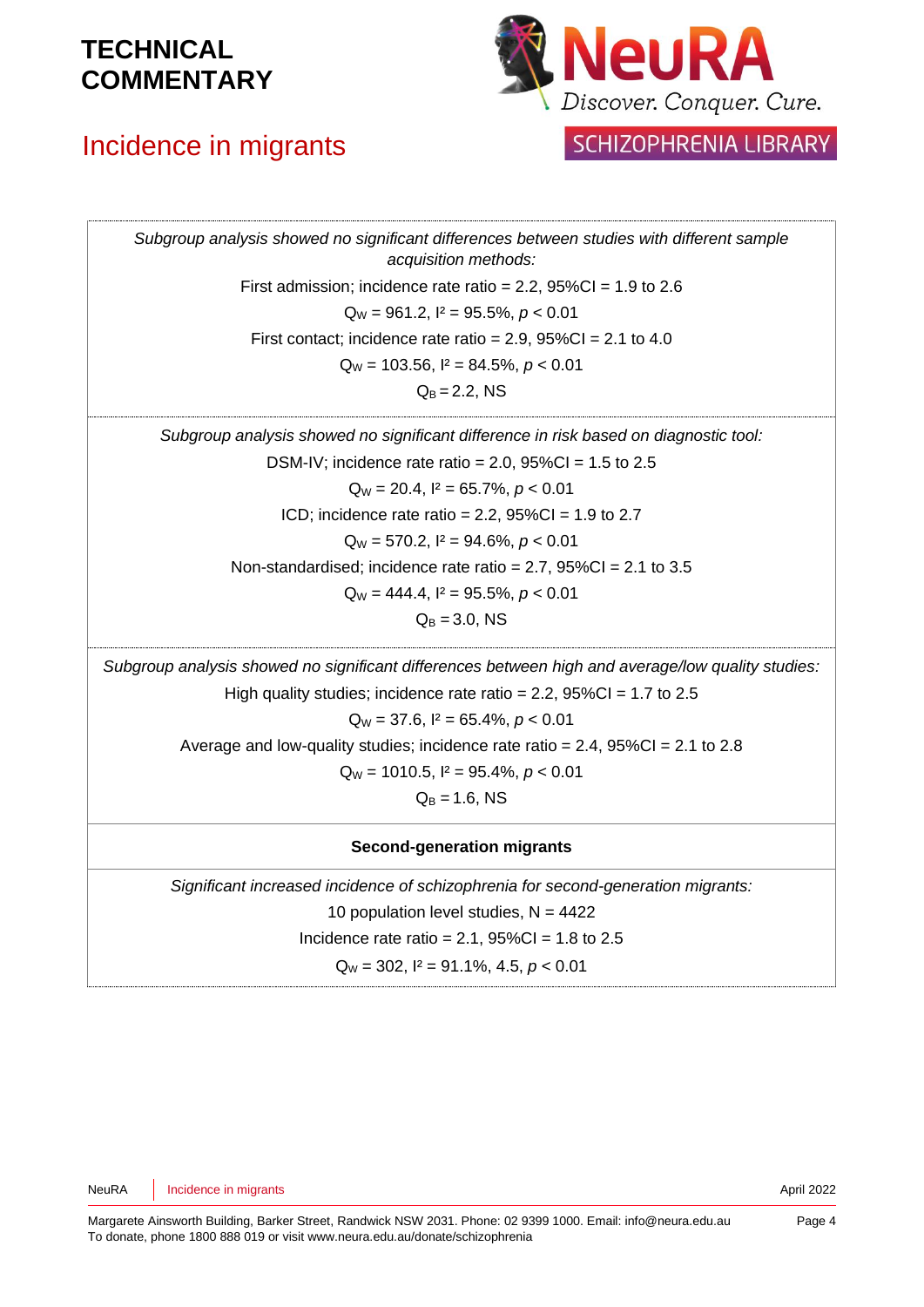# Incidence in migrants



| Subgroup analysis showed no differences in risk between male and female second-generation<br>migrants:                                  |
|-----------------------------------------------------------------------------------------------------------------------------------------|
| Males; Incidence rate ratio = $2.5$ , $95\%$ CI = 1.8 to 3.4                                                                            |
| $Q_W = 56.7$ , $I^2 = 78.8\%$ , $p < 0.01$                                                                                              |
| Females; Incidence rate ratio = $3.0$ , $95\%$ CI = $2.1$ to 4.2                                                                        |
| $Q_W = 33.2$ , $I^2 = 63.9\%$ , $p < 0.01$                                                                                              |
| $Q_B = 0.60$ , NS                                                                                                                       |
| Subgroup analysis showed highest risk is for second-generation migrants where black skin is the<br>majority in their country of origin: |
| Black; Incidence rate ratio = $5.4$ , $95\%$ Cl = $3.2$ to $8.8$                                                                        |
| $Q_W = 28.4$ , $I^2 = 78.9\%$ , $p < 0.01$                                                                                              |
| Other; Incidence rate ratio = $2.0$ , $95\%$ CI = 1.0 to 4.0                                                                            |
| $Q_W = 15.3$ , $I^2 = 73.8\%$ , $p < 0.01$                                                                                              |
| White; Incidence rate ratio = $1.9$ , $95\%$ CI = $1.2$ to 3.0                                                                          |
| $Q_W = 23.5$ , $I^2 = 87.2\%$ , $p < 0.01$                                                                                              |
| $Q_B$ = 10.6, $p < 0.01$                                                                                                                |
| Subgroup analysis showed risk is highest for second-generation migrants from black African and<br>black Caribbean ethno-racial groups:  |
| White; incidence rate ratio = $2.3$ , $95\%$ Cl = $2.1$ to $2.7$                                                                        |
| $Q_W = 1.17$ , $I^2 = 0\%$ , $p < 0.05$                                                                                                 |
| Black Caribbean; incidence rate ratio = 5.8, 95%CI unclear                                                                              |
| $Q_W = 26.3$ , $I^2 = 77.2\%$ , $p < 0.01$                                                                                              |
| Black African; incidence rate ratio = $3.7$ , $95\%$ Cl = $2.2$ to 6.3                                                                  |
| $Q_W$ , $I^2$ , $p$ , NA – one effect size                                                                                              |
| Asian; incidence rate ratio = $1.3$ , $95\%$ Cl = 0.8 to 2.1                                                                            |
| $Q_W = 0.06$ , $I^2 = 0\%$ , p unclear                                                                                                  |
| Middle East; incidence rate ratio = $2.3$ , $95\%$ Cl = 1.4 to 4.0                                                                      |
| $Q_W = 2.93$ , $I^2 = 65.8\%$ , $p < 0.01$                                                                                              |
| $Q_B$ = 19.9, $p < 0.01$                                                                                                                |
| Subgroup analysis showed risk is highest for second-generation migrants living in the UK and The<br>Netherlands:                        |
| Israel; incidence rate ratio = $1.1$ , $95\%$ CI = 0.9 to 1.3                                                                           |
| $Q_W = 12.8$ , $I^2 = 68.8\%$ , $p < 0.05$                                                                                              |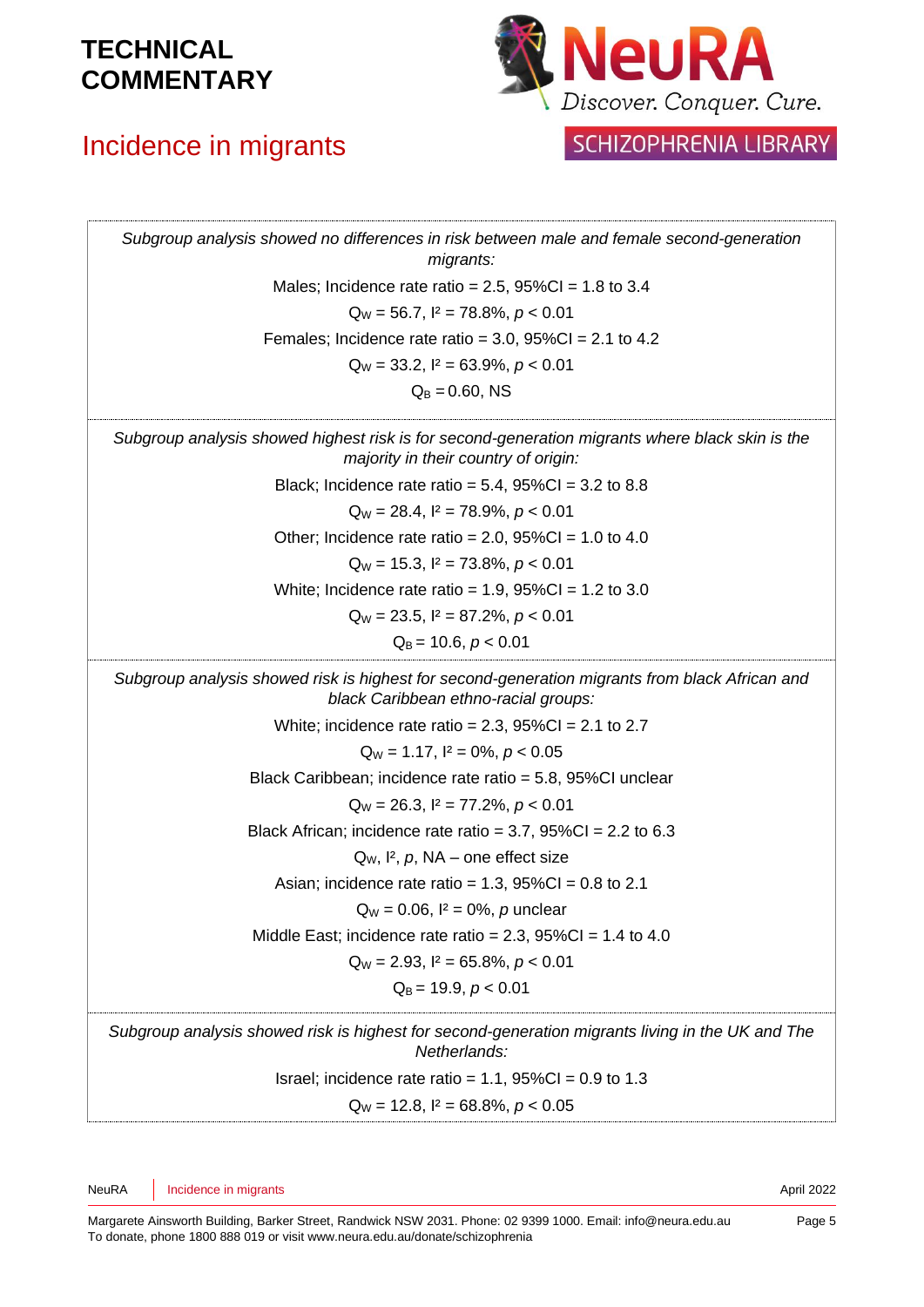# Incidence in migrants



| The Netherlands; incidence rate ratio = $3.0$ , $95\%$ Cl = 2.1 to 4.4                            |  |
|---------------------------------------------------------------------------------------------------|--|
|                                                                                                   |  |
| $Q_W = 7.2$ , $I^2 = 30.7\%$ , NS                                                                 |  |
| Scandinavia; incidence rate ratio = $1.8$ , $95\%$ CI = $1.6$ to 2.0                              |  |
| $Q_W = 46.0$ , $I^2 = 84.8\%$ , $p < 0.01$                                                        |  |
| UK; incidence rate ratio = 3.7, $95\%$ CI = 2.1 to 6.6                                            |  |
| $Q_W = 64.5$ , $I^2 = 87.6\%$ , $p < 0.01$                                                        |  |
| $Q_B = 34.1, p < 0.01$                                                                            |  |
| Subgroup analysis showed no significant difference in risk based on study setting:                |  |
| Mixed urban/rural study setting; incidence rate ratio = $1.7$ , $95\%CI = 1.5$ to 2.0             |  |
| $Q_W = 48.2$ , $I^2 = 83.4\%$ , $p < 0.01$                                                        |  |
| Urban study setting; incidence rate ratio = 2.6, $95\%CI = 1.7$ to 3.9                            |  |
| $Q_W = 253.1$ , $I^2 = 92.9\%$ , $p < 0.01$                                                       |  |
| $Q_B$ = 3.0, NS (trend)                                                                           |  |
| Subgroup analysis showed risk is higher in second-generation samples from first contact studies:  |  |
| First admission; incidence rate ratio = $1.6$ , $95\%$ CI = $1.3$ to $1.8$                        |  |
| $Q_W = 149.8$ , $I^2 = 91.3\%$ , $p < 0.01$                                                       |  |
| First contact; incidence rate ratio = $3.2$ , $95\%$ CI = $2.1$ to 4.7                            |  |
| $Q_W = 67.6$ , $I^2 = 80.8\%$ , $p < 0.01$                                                        |  |
| $Q_B$ = 10.6, $p < 0.01$                                                                          |  |
| Subgroup analysis showed no significant difference in risk based on diagnostic tool:              |  |
| DSM-IV; incidence rate ratio = $2.4$ , $95\%$ CI = 1.4 to 4.1                                     |  |
| $Q_W = 24.9$ , $I^2 = 79.9\%$ , $p < 0.01$                                                        |  |
| ICD; incidence rate ratio = $1.9$ , $95\%$ CI = $1.6$ to 2.2                                      |  |
| $Q_W = 230.5$ , $I^2 = 91.8\%$ , $p < 0.01$                                                       |  |
| Non-standardised; incidence rate ratio = $3.7$ , $95\%$ CI = 0.4 to 31.2                          |  |
| $Q_W = 4.18$ , $I^2 = 76.07\%$ , $p < 0.01$                                                       |  |
| $Q_B = 1.1$ , NS                                                                                  |  |
| Subgroup analysis showed no significant differences between high and average/low quality studies: |  |
| High quality studies; incidence rate ratio = 2.7, $95\%CI = 1.9$ to 3.7                           |  |
| $Q_W = 32.2$ , $I^2 = 65.8\%$ , $p < 0.01$                                                        |  |
| Average and low-quality studies; incidence rate ratio = $1.8$ , $95\%$ Cl = $1.5$ to 2.2          |  |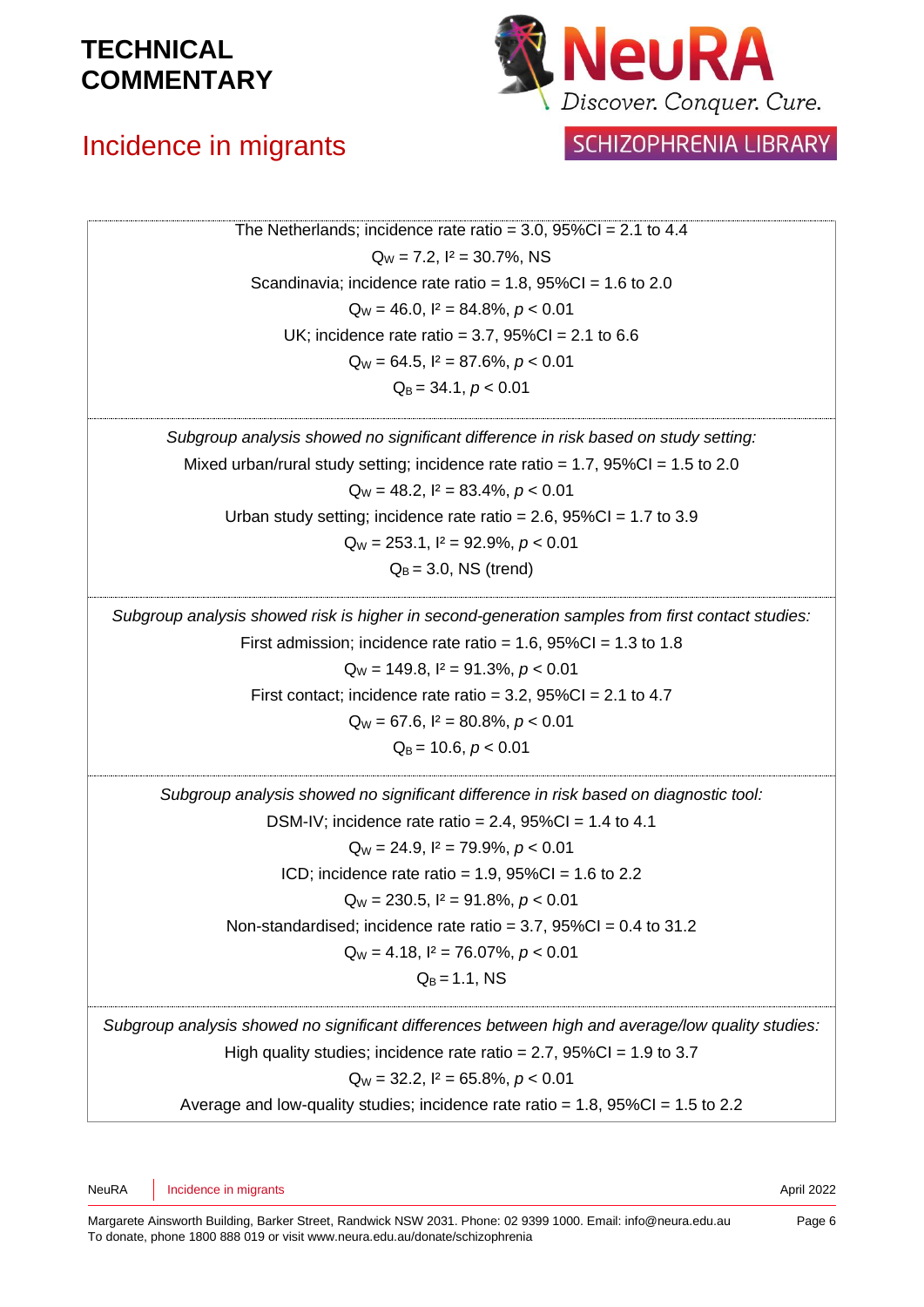

# Incidence in migrants

| <b>SCHIZOPHRENIA LIBRARY</b> |  |  |
|------------------------------|--|--|
|------------------------------|--|--|

| $Q_W = 228.7$ , $I^2 = 93.4\%$ , $p < 0.01$<br>$Q_B = 3.8$ , NS (trend) |                                       |
|-------------------------------------------------------------------------|---------------------------------------|
| Consistency in results <sup>#</sup>                                     | Rates expected to vary across regions |
| <b>Precision in results</b> <sup>§</sup>                                | Unable to assess                      |
| Directness of results                                                   | Direct, apart from skin colour.       |

*Castillejos MC, Martín-Pérez C, Moreno-Küstner B*

**A systematic review and meta-analysis of the incidence of psychotic disorders: the distribution of rates and the influence of gender, urbanicity, immigration and socio-economic level**

#### **Psychological Medicine 2018; 48: 2101–15**

[View review abstract online](https://pubmed.ncbi.nlm.nih.gov/29467052/)

| Comparison                 | Incidence of schizophrenia in migrants vs. native-born<br>populations.                                                                                                                                                              |
|----------------------------|-------------------------------------------------------------------------------------------------------------------------------------------------------------------------------------------------------------------------------------|
| <b>Summary of evidence</b> | Moderate quality evidence (large sample, unable to assess<br>consistency, imprecise, direct) suggests the incidence rate of<br>schizophrenia or schizophreniform disorder is higher in migrants<br>than in native-born populations. |

#### **Diagnosis of schizophrenia or schizophreniform disorder**

*A significant increased rate of schizophrenia or schizophreniform disorder in migrants;*

4 population-based studies, IRR = 3.08, 95%CI 2.04 to 3.67, *p* < 0.01

| <b>Consistency in results</b> | Unable to assess – heterogeneity measure is not reported. |
|-------------------------------|-----------------------------------------------------------|
| <b>Precision in results</b>   | Imprecise                                                 |
| <b>Directness of results</b>  | Direct                                                    |

*Jongsma HE, Turner C, Kirkbride JB, Jones PB*

### **International incidence of psychotic disorders, 2002-17: a systematic**

NeuRA Incidence in migrants **April 2022**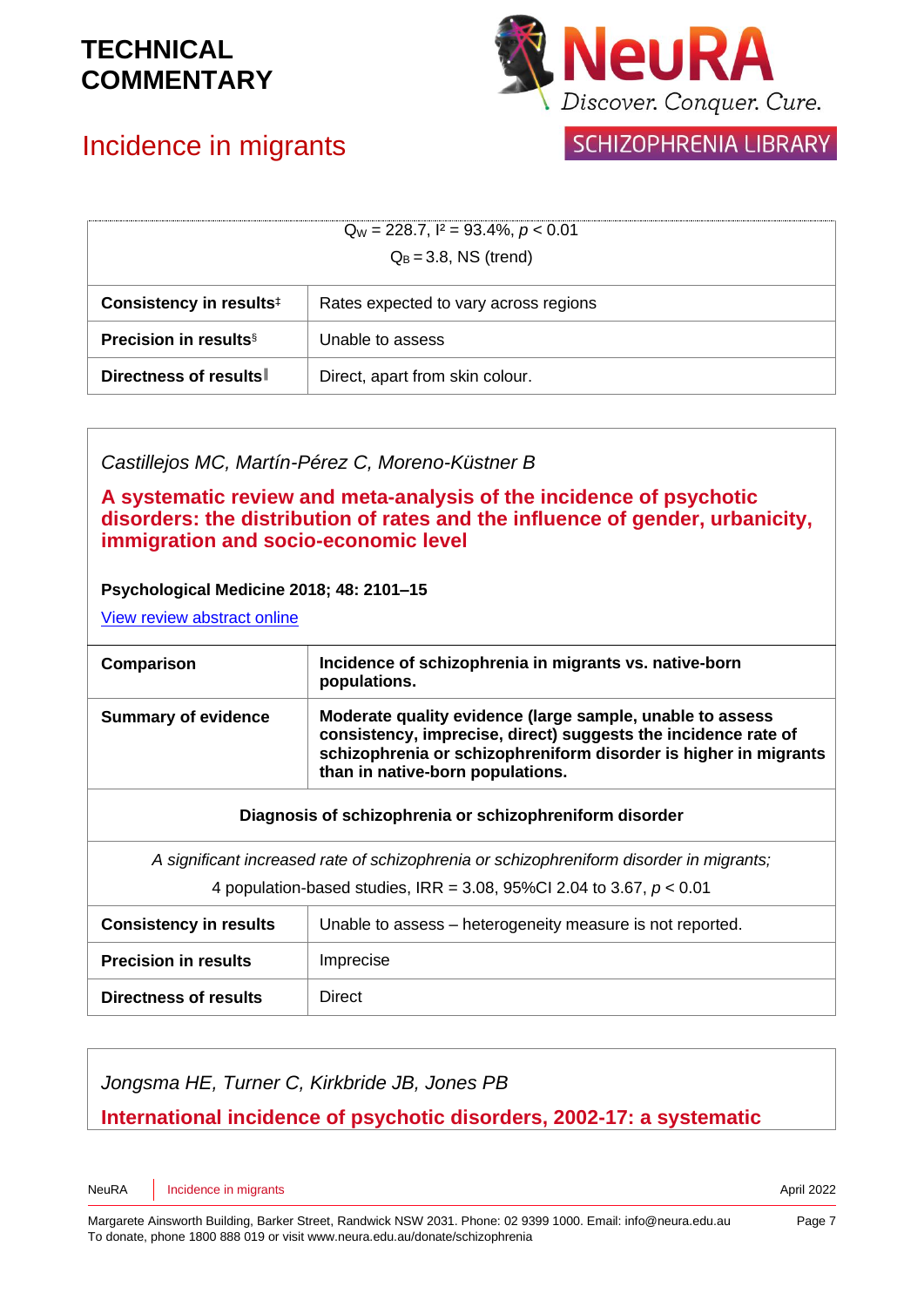

# Incidence in migrants



### SCHIZOPHRENIA LIBRARY

| review and meta-analysis<br>The Lancet Public Health 2019; 4: e229-e44                              |                                                                                                                                                                                            |
|-----------------------------------------------------------------------------------------------------|--------------------------------------------------------------------------------------------------------------------------------------------------------------------------------------------|
|                                                                                                     |                                                                                                                                                                                            |
| Comparison                                                                                          | Incidence of schizophrenia in migrants vs. native-born<br>populations.                                                                                                                     |
| <b>Summary of evidence</b>                                                                          | Moderate to high quality evidence (large samples, inconsistent,<br>precise, direct) suggests the incidence rate of schizophrenia is<br>higher in migrants than in native-born populations. |
|                                                                                                     | Diagnosis of schizophrenia                                                                                                                                                                 |
| A significant increased rate of schizophrenia or schizophreniform disorder in migrants;             |                                                                                                                                                                                            |
| 6 studies (population and other designs), IRR = 1.41, 95%CI 1.15 to 1.75, $p < 0.05$ , $l^2 = 88\%$ |                                                                                                                                                                                            |
| <b>Consistency in results</b>                                                                       | Inconsistent                                                                                                                                                                               |
| <b>Precision in results</b>                                                                         | Precise                                                                                                                                                                                    |
| <b>Directness of results</b><br><b>Direct</b>                                                       |                                                                                                                                                                                            |

*McGrath J, Saha S, Welham J, El Saadi O, MacCauley C, Chant D*

**A systematic review of the incidence of schizophrenia: the distribution of rates and the influence of sex, urbanicity, migrant status and methodology**

#### **BMC Medicine 2004; 2: 13, doi:10.1186/1741-7015-2-13**

[View review abstract online](http://www.biomedcentral.com/1741-7015/2/13/abstract) 

| Comparison                 | Incidence of schizophrenia in migrants vs. native-born<br>populations.                                                                                                                      |
|----------------------------|---------------------------------------------------------------------------------------------------------------------------------------------------------------------------------------------|
| <b>Summary of evidence</b> | Moderate quality evidence (large samples, direct, unable to<br>assess precision) suggests that the incidence of schizophrenia is<br>higher in migrants compared to native-born individuals. |
|                            |                                                                                                                                                                                             |

#### **Incidence of schizophrenia**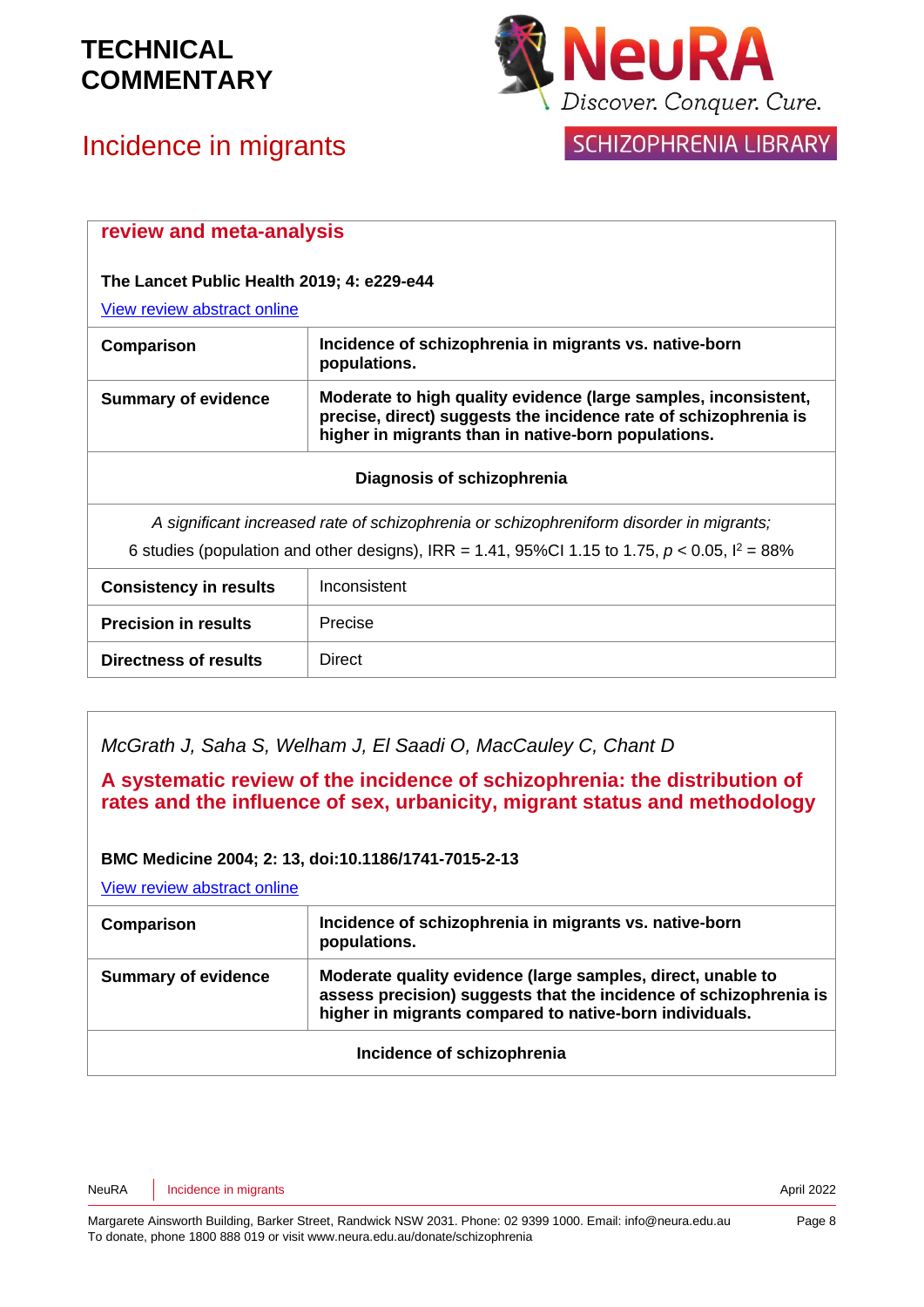# Incidence in migrants



SCHIZOPHRENIA LIBRARY

| 24 observational studies in total (worldwide), population level data                                 |                                        |
|------------------------------------------------------------------------------------------------------|----------------------------------------|
| Significantly increased incidence of schizophrenia for migrants compared to native-born populations: |                                        |
| Median rate ratio (10% and 90% quantiles) = 4.6 (1.0 to 12.8)                                        |                                        |
| Difference in harmonic means; $F_{1,13} = 51.8$ , $p < 0.001$                                        |                                        |
| <b>Consistency in results</b>                                                                        | Rates expected to vary across regions. |
| <b>Precision in results</b>                                                                          | Unable to assess quantiles.            |
| Directness of results                                                                                | Direct measure of migration status     |

### Explanation of acronyms

 $CI =$  confidence interval, IRR = incidence rate ratio,  $p =$  statistical probability of obtaining that result  $(p < 0.05$  generally regarded as significant),  $Q_B = Q$  statistic (chi-square) for the test of differences in effect sizes between groups,  $Q_w = Q$  statistic (chi-square) for the test of heterogeneity in results across studies, vs. = versus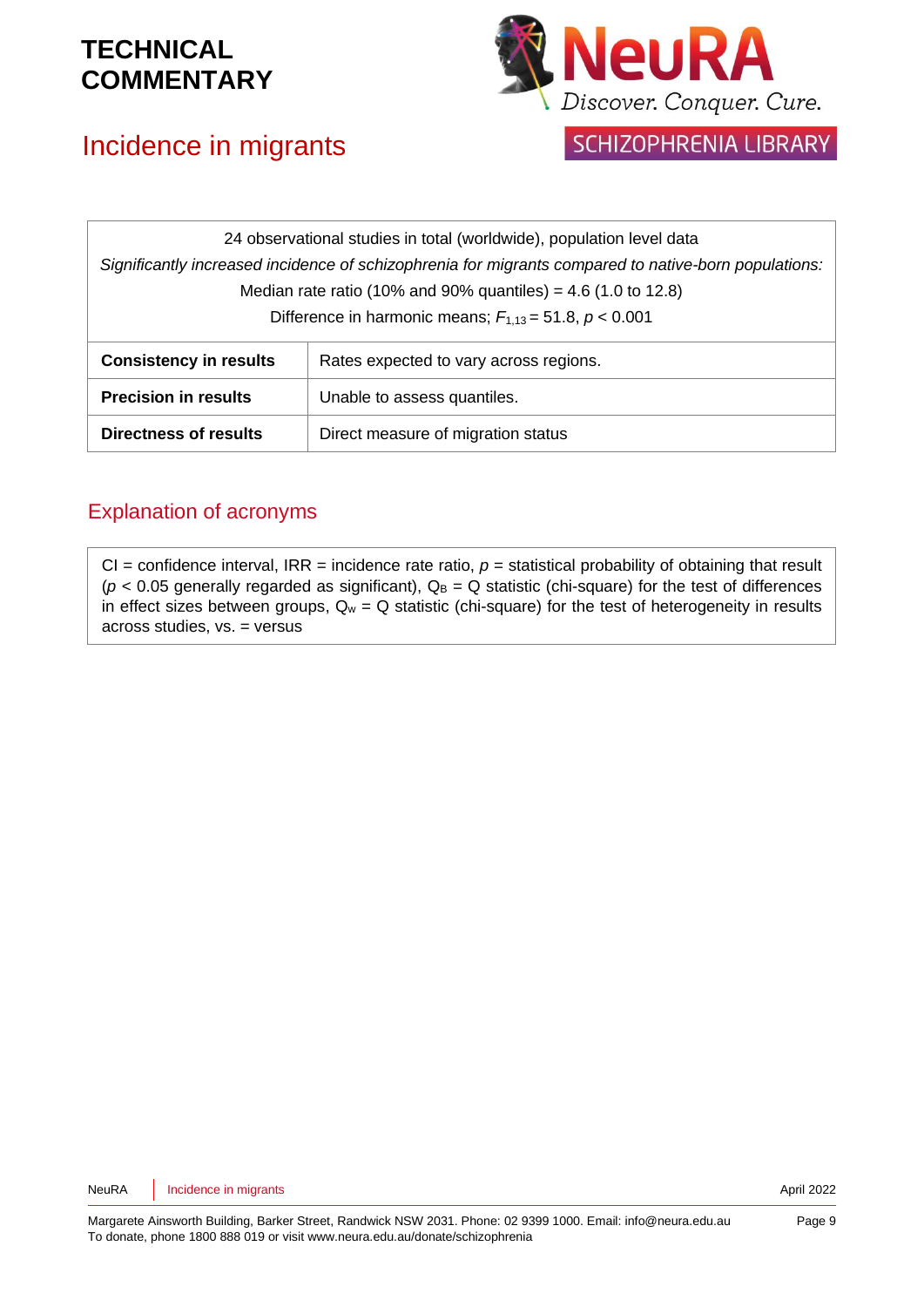## Incidence in migrants



### Explanation of technical terms

- \* Bias has the potential to affect reviews of both RCT and observational studies. Forms of bias include; reporting bias – selective reporting of results, publication bias - trials that are not formally published tend to show less effect than published trials, further if there are statistically significant differences between groups in a trial, these trial results tend to get published before those of trials without significant differences; language bias – only including English language reports; funding bias - source of funding for the primary research with selective reporting of results within primary studies; outcome variable selection bias; database bias including reports from some databases and not others; citation bias - preferential citation of authors. Trials can also be subject to bias when evaluators are not blind to treatment condition and selection bias of participants if trial samples are sma[ll](#page-11-3)<sup>7</sup>.
- † Different effect measures are reported by different reviews.

Reliability and validity refers to how accurate the instrument is. Sensitivity is the proportion of actual positives that are correctly identified - 100% sensitivity = predict all people who are at high risk as developing psychosis and specificity is the proportion of negatives that are correctly identified - 100% specificity = not predicting anyone as being at high risk if they are truly not.

Weighted mean difference scores refer to mean differences between treatment and comparison groups after treatment (or occasionally pre to post treatment) and in a randomised trial there is an assumption that both groups are comparable on this measure prior to treatment. Standardized mean differences are divided by the pooled standard deviation (or the standard deviation of one group when groups are homogenous) that allows results from different scales to be combined and compared. Each study's mean difference is then given a weighting depending on the size of the sample and the variability in the data. 0.2 represents a small effect, 0.5 a moderate effect, and 0.8 and over represen[t](#page-11-3)s a large effect<sup>7</sup>.

Odds ratio (OR) or relative risk (RR) refers to the probability of a reduction  $($   $<$  1) or an increase (> 1) in a particular outcome in a treatment group, or a group exposed to a risk factor, relative to the comparison group. For example, a RR of 0.75 translates to a reduction in risk of an outcome of 25% relative to those not receiving the treatment or not exposed to the risk factor. Conversely, a RR of 1.25 translates to an increased risk of 25% relative to those not receiving treatment or not having been exposed to a risk factor. A RR or OR of 1.00 means there is no difference between groups. A medium effect is considered if  $RR > 2$  or  $< 0.5$  and a large effect if  $RR > 5$  or  $< 0.2<sup>8</sup>$  $< 0.2<sup>8</sup>$  $< 0.2<sup>8</sup>$ . InOR stands for logarithmic OR where a lnOR of 0 shows no difference between groups. Hazard ratios measure the effect of an explanatory variable on the hazard or risk of an event.

Correlation coefficients (eg, r) indicate the strength of association or relationship between variables. They are an indication of prediction, but do not confirm causality due to possible and often unforseen confounding variables. An r of 0.10 represents a weak association, 0.25 a medium association and 0.40 and over represents a strong association. Unstandardised (*b*) regression coefficients indicate the average change in the dependent variable associated with a 1 unit change in the independent variable, statistically controlling for the other

Page 10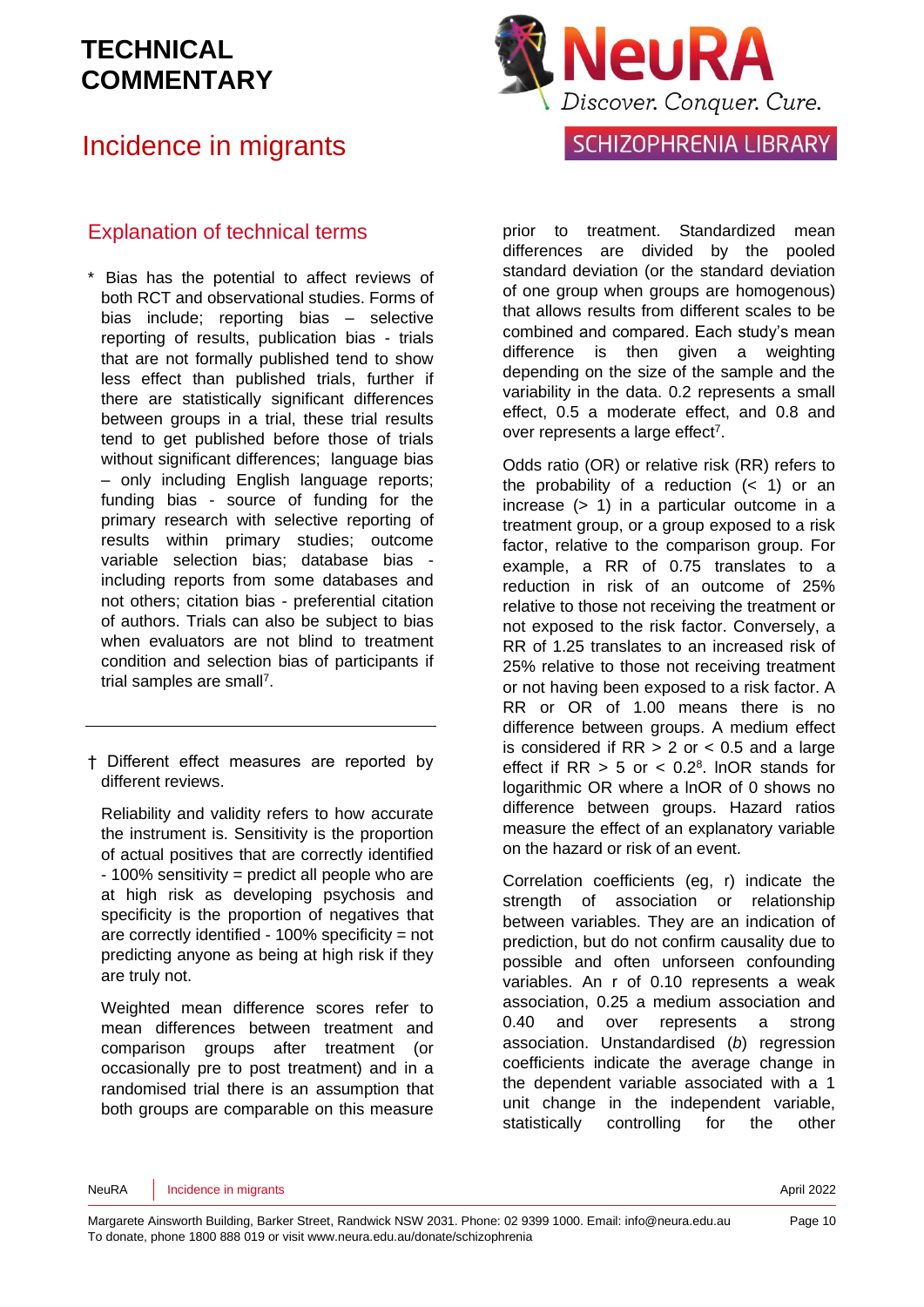### Incidence in migrants

independent variables. Standardised regression coefficients represent the change being in units of standard deviations to allow comparison across different scales.

‡ Inconsistency refers to differing estimates of treatment effect across trials (i.e. heterogeneity or variability in results) that is not explained by subgroup analyses and therefore reduces confidence in the effect estimate. <sup>12</sup> is the percentage of the variability in effect estimates that is due to heterogeneity rather than sampling error (chance) - 0% to 40%: heterogeneity might not be important, 30% to 60%: may represent moderate heterogeneity, 50% to 90%: may be considerable heterogeneity and over this is considerable heterogeneity. I² can be calculated from Q (chi-square) for the test of heterogeneity with the following formula;

$$
l^2=\left(\frac{Q-df}{Q}\right)\times 100\%
$$

§ Imprecision refers to wide confidence intervals indicating a lack of confidence in the effect estimate. Based on GRADE recommendations, a result for continuous data (standardised mean differences, not weighted mean differences) is considered imprecise if the upper or lower confidence limit crosses an effect size of 0.5 in either direction, and for binary and correlation data, an effect size of 0.25. GRADE also recommends downgrading the evidence when sample size is smaller than 300 (for binary data) and 400 (for continuous data), although for some topics, this criteria should be relaxe[d](#page-11-5)<sup>9</sup>.

║ Indirectness of comparison occurs when a comparison of intervention A versus B is not



available but A was compared with C and B was compared with C that allows indirect comparisons of the magnitude of effect of A versus B. Indirectness of population, comparator and or outcome can also occur when the available evidence regarding a particular population, intervention, comparator, or outcome is not available so is inferred from available evidence. These inferred treatment effect sized are of lower quality than those gained from head-to-head comparisons of A and B.